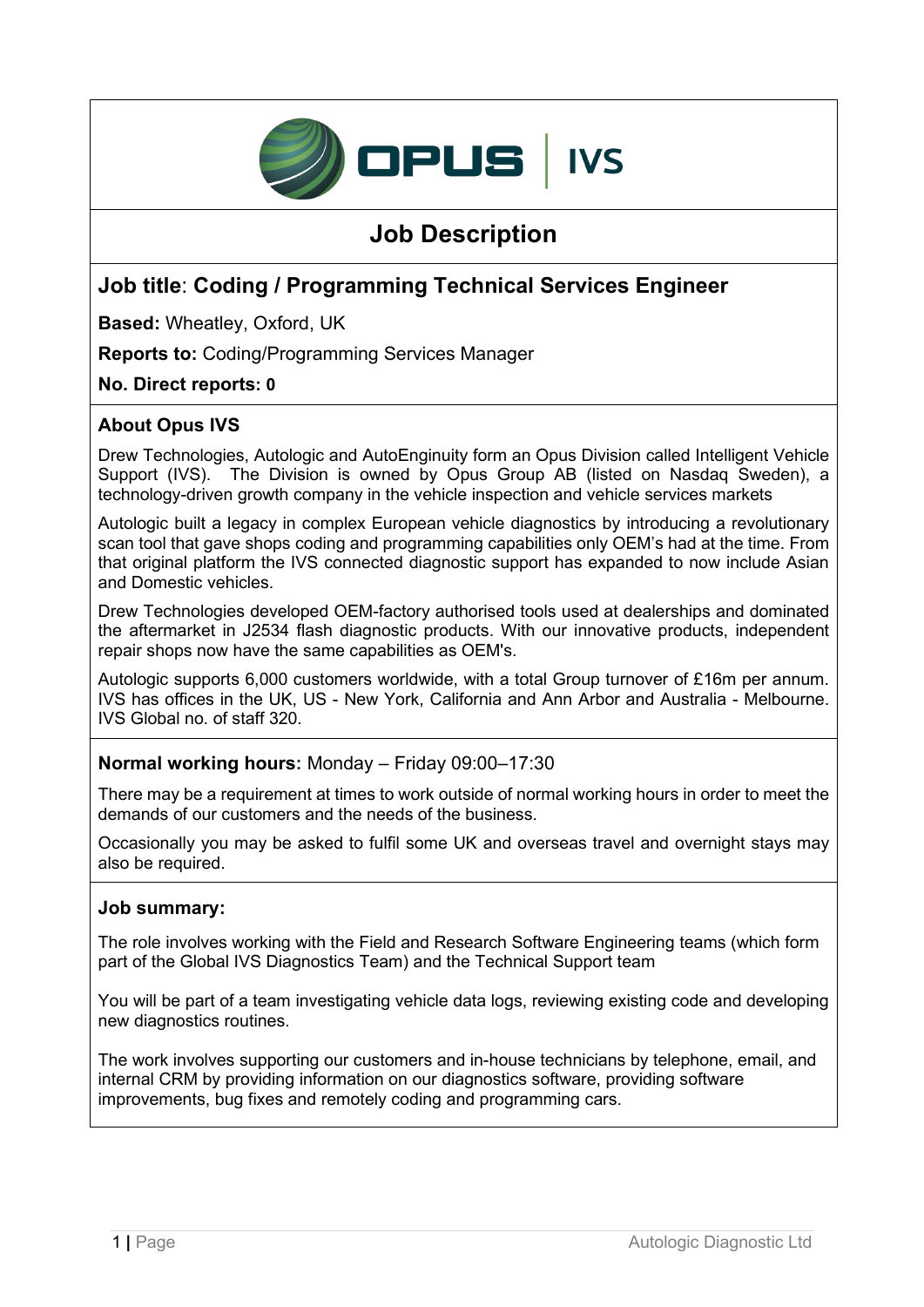#### **Key responsibilities and accountabilities:**

- Working with CPTS Lead to improve any processes
- Working with Product Group Lead to improve any processes
- Interacting with the customer to determine the nature of the technical issue
- Investigating vehicle data logs
- Developing new routines and / or fixing code
- Deploying solutions
- Remote Assisted Coding and Programming for supported brands
- Documenting any resolutions
- Contribute to the updating of all team procedures under ISO9001 ensuring all necessary changes documented
- Other ad hoc tasks as delegated

# **Specific job skills:**

- Detail oriented
- An analytical and critical thinking mindset
- Demonstrable ability to discover and fix errors in code
- Significant experience in coding / programming
- Ability to act proactively & collaboratively
- Positive attitude and team player

# **Required Computer/Programming skills**

- Graduate Entry level or with at least one year of experience in Automotive software development
- C#, Visual Studio
- Programming POWERBASIC and Script
- Basic spreadsheet operations

# **Qualifications:**

• Degree in Engineering or equivalent professional experience